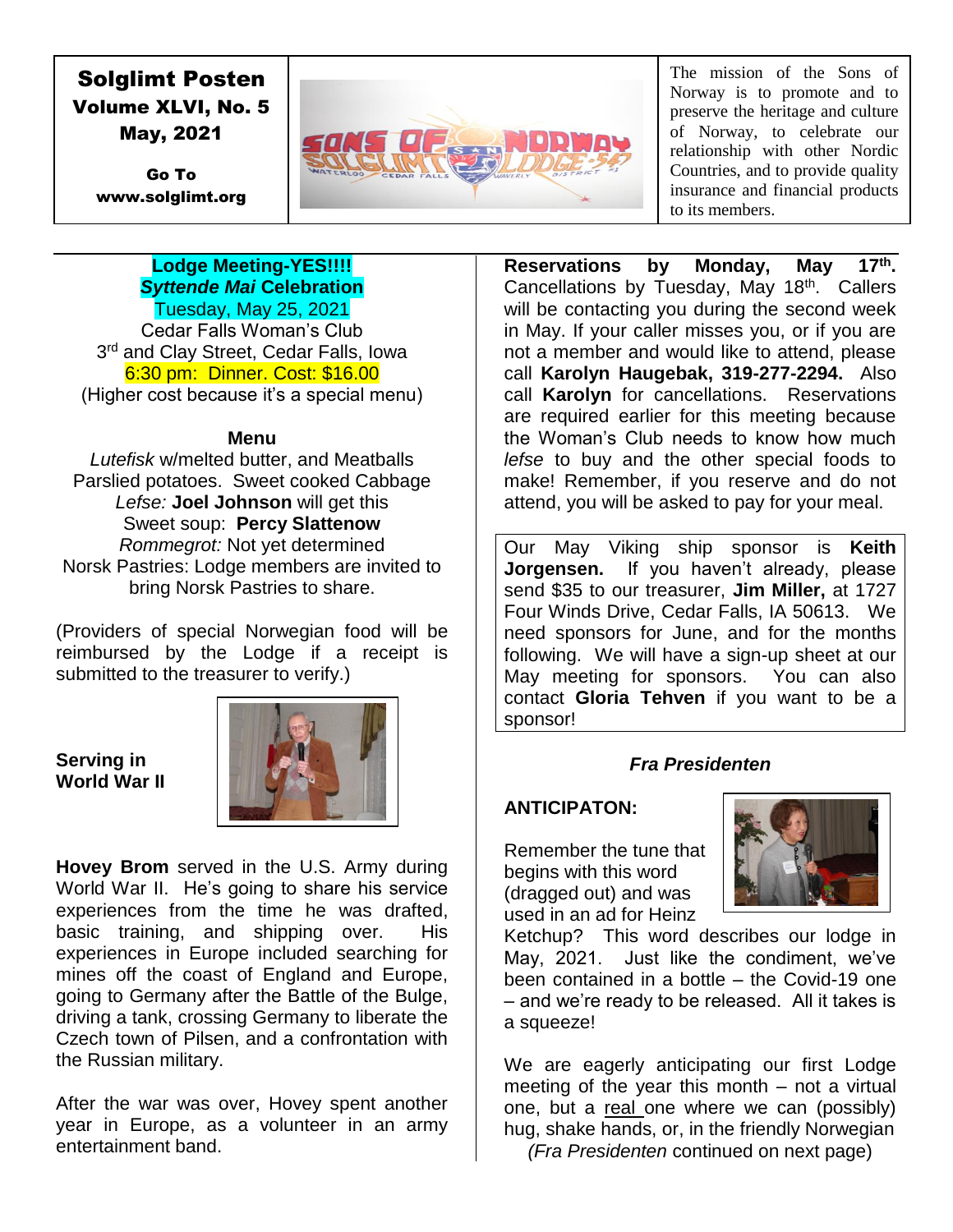### *(Fra Presidenten,* Continued*)*

style – pat/slap each other on the back or shoulder. Won't it be great to see each other after a year's absence and laugh, share recent activities, and reminisce!

We look forward to a delectable traditional Norwegian dinner sprinkled with both condiments and conversation. We anticipate a captivating program arranged by **Social Directors Beebs Downing** and **Lori DeVries.**

We can anticipate the plans for our Sturgis Falls Booth (**Joel Johnson)** and start thinking about what Norwegian pastries we'll prepare. We can imagine the number of people who'll be eager to purchase "goodies" like the ones their grandmother lovingly baked years ago.

We'll be happy working with our Lodge friends, knowing that our time and effort are for the "good of the Lodge" and other worthy causes.

Let's unite in anticipation and be eager to get moving/flowing again!

In *forventning* (anticipation),

**Clare Palmer, President**

#### **Secretary's Notes, April 13, 2021 Business Meeting**

**President Clare Palmer** called *Solglimt's* monthly business meeting to order on Tuesday, April 13, at New Aldaya in Cedar Falls. Present were **Joel Johnson, Gloria Tehven, Jon Tehven, Jim Miller, Keith Jorgensen,** and **Eunice Becker.**

Minutes of the March meeting were approved as written (**Keith/Jon).**

**Treasurer Jim Miller's** report showed receipts of \$133.70 and disbursements of \$98.00 for a balance of \$3,899.61 in the Lodge operating account as of 3/31/'21. Treasurer's report signed and accepted **(Gloria/Keith.)**

**Jon Tehven** reviewed the Lodge Activity Report for March. Membership stands at 85.

**Editor Gloria Tehven** requested news items and reports for the next issue of the POSTEN by May 1. Articles of interest from members are also welcomed.

**Clare** encouraged continued outreach with members and sharing stories in the newsletter.

Following discussion with **Coordinator Joel Johnson,** it was moved, seconded **(Gloria/Keith)**  and carried to proceed with plans to participate in this summer's Sturgis Falls event June 25-27. **Joel**  will start things in motion with licenses, insurance, parking and fire extinguisher details as well as food and beverage purchases, following CDC guidelines. **Jon** will follow up with booth staffing and food and cash donations; **Keith** with parade and float arrangements.

Preparations for a *Syttende Mai* observance at the Cedar Falls Woman's Club on May 25 were also discussed. An August picnic is also being considered. (Now scheduled for August 24<sup>th</sup>.)

*Solglimt's* Book Club will resume meetings on May 19<sup>th</sup> at New Aldaya.



Informational materials on Sons of Norway for recruitment purposes will be made available at the Lodge booth during Sturgis Falls.

As the state has lifted its suspension of the Adopta-Highway program, **Dave Haugebak** will be heading clean-up efforts this spring – date yet to be determined.

The next business meeting will be held Tuesday, May 11, at new Aldaya in Cedar Falls. Lunch at 11:30, meeting starts at noon.

As there was no further business, meeting adjourned.

Respectfully submitted,

#### **Eunice Becker, Secretary**

*Tusen Takk* to **Linda Slattenow** for working with the Woman's Club and other folks to plan a traditional Norwegian menu for our *Syttende Mai*  celebration on May 25<sup>th</sup>!

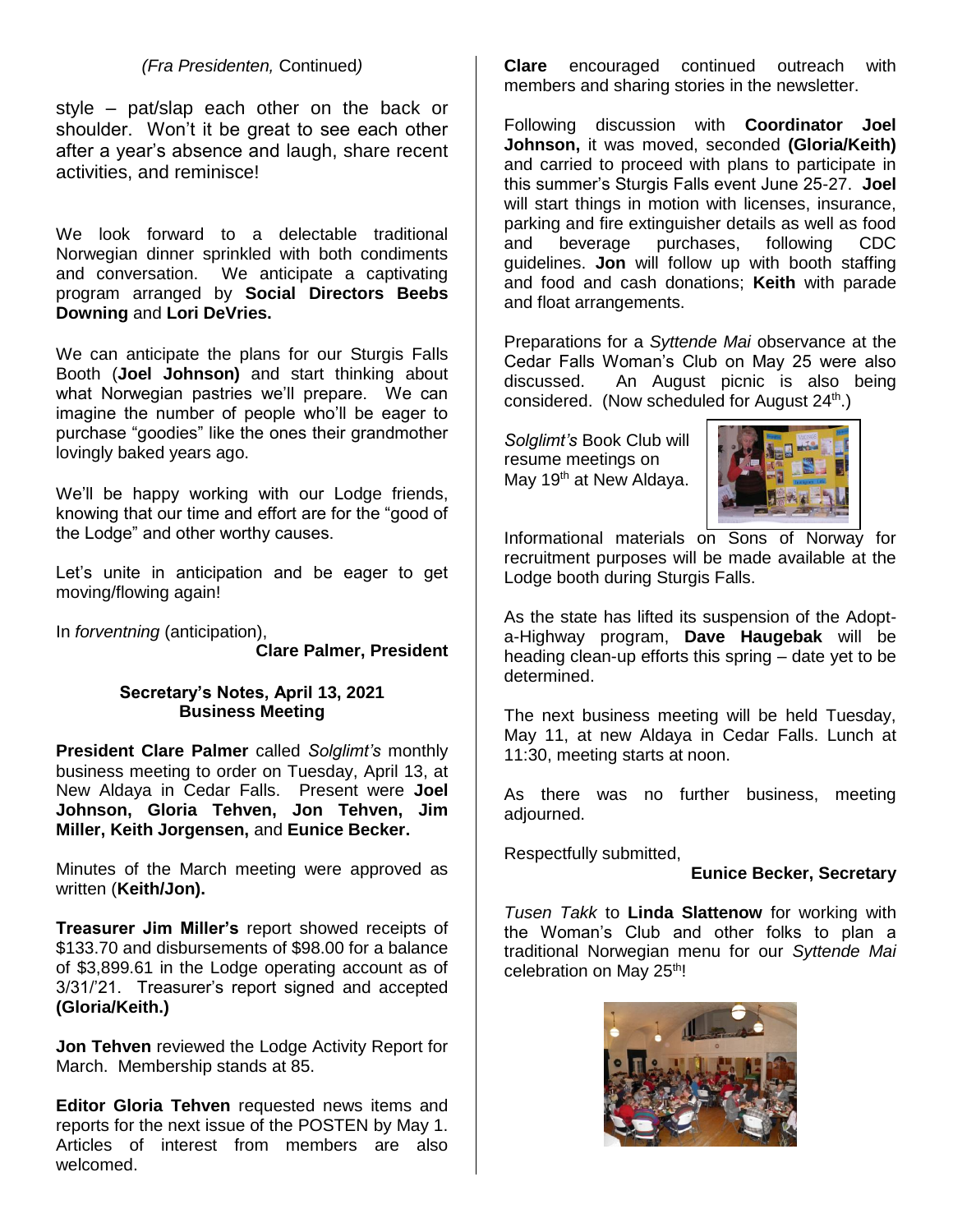#### **Lodge Member News**

#### **From Duane Lindberg**



**Mardell** and I have the joy of welcoming one of our children back home each week. Our daughter, Karen

Kelly, accepted the position as Art Teacher at Valley Lutheran School for the '20-'21 school year. She commutes from her home in rural Rochester, Minnesota, where she and her husband are adjusting to the "empty nest" after sending their daughter off to college.

Karen stays with us during the week, while she is teaching Art to the kindergarten-high school students at Valley Lutheran School, and returns home on weekends.

Our other daughter, Martha Stone, teaches biology, chemistry and other science classes at Valley Lutheran High School, so we have the unique privilege of having two daughters back "in" high school after sending them off to college 41 years ago!

We are happy that there is still room for children in the Lindberg "nest"!

#### **From JoAn Headington**

**JoAn** reports that she is doing fine during the pandemic. A retired



nurse, she has been volunteering her skills by giving Covid shots. During her 'spare time', she estimates that she has read 400 books since the Covid shutdown. When not reading or giving shots, she has been sorting our years of picture.



Congratulations to **Marilyn**  and **Phil Froiland** who joined Sons of Norway on April 23, 1991 and have now achieved Golden Member status!

#### **From Dave Haugebak**

**Dave** woke up one bright and sunny day and said to himself, "Himself, let's go pick up trash." And so he did, enough trash for eight bags, found three sets of tire tracks in the ditch, and one billfold! He

left the trash bags by the side of the road and took the billford to the police station.

Thanks, **Dave,** for taking care of our highway clean-up! Also, thanks to the folks who had offered to help. **Dave** will be in touch with you for the fall clean-up!



#### **From Helen Rostad**



**Marjorie Kohl** underwent hip replacement surgery the first weekend in May. (A later report informs us that she is doing fine.) Our thoughts and prayers are for an early total recovery.

#### **A Little Sunshine**



If you know of anyone who could use a little sunshine, contact:

> **Beverly Haugen** Western Home Communities 5300 Main Street #5 Cedar Falls IA 50613 [bhaugen@cfu.net](mailto:bhaugen@cfu.net) 319-266-2269

**Editor's note:** The names of the folks who have contributed to our January-May POSTENS will be in a drawing for prizes at our May meeting. The will be a first prize, and four "second" prizes. The prizes will be rosemaled items.



News and reports for the June POSTEN should be sent to me by June  $1<sup>st</sup>$ . Send the items to:

> **Gloria Tehven** 1507 Hickory Heights Drive Waverly, Iowa 50677 gtehven@live.com 319-352-6094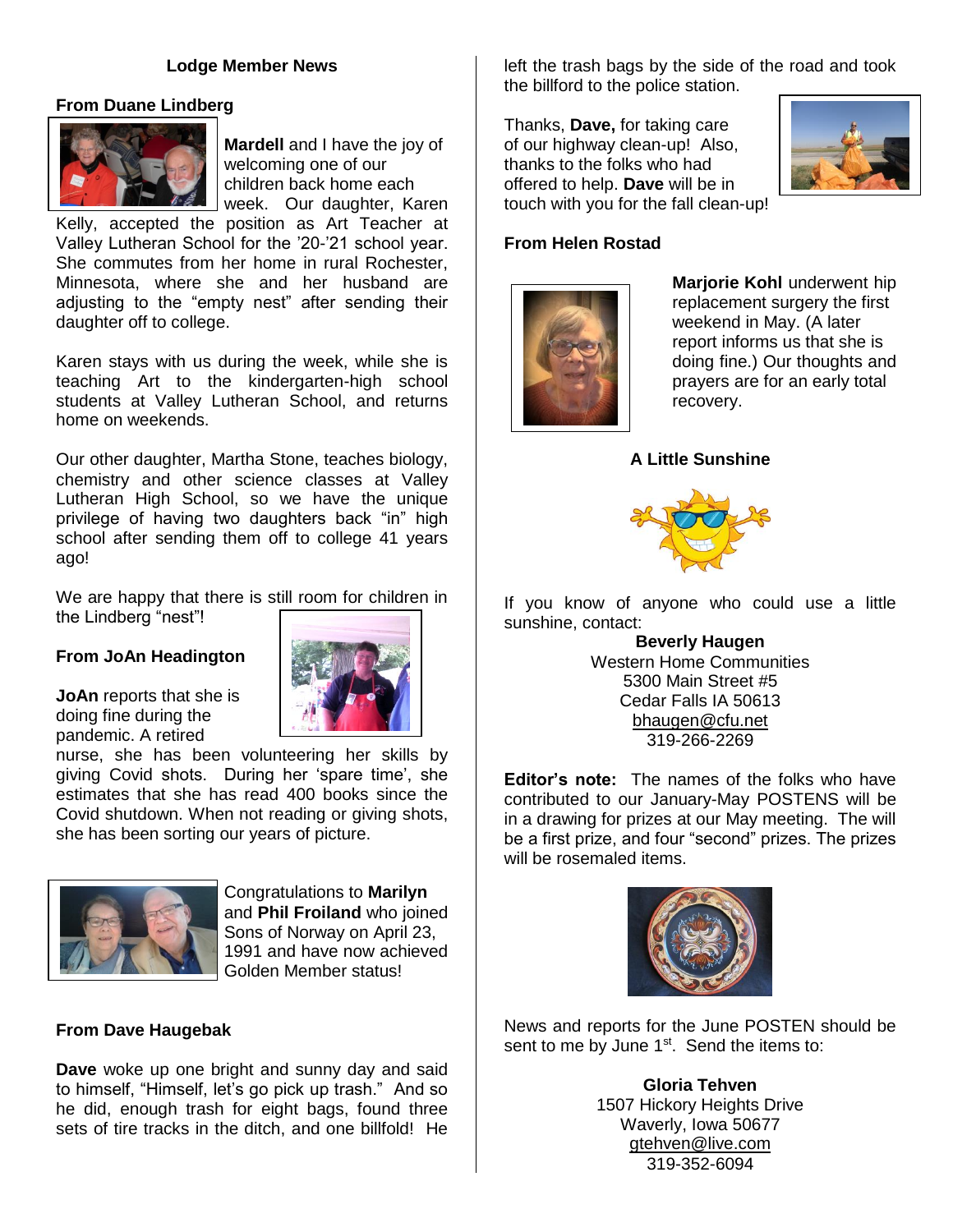*Solglimt* **Contacts 2021** Presdient: Clare Palmer 266-8635 dandcpalmer@cfu.net Vice-President: Jon Tehven 352-6094 tehven@msn.com Secretary: Eunice Becker 233-1316 [beckerwoodwkg@aol.com](mailto:beckerwoodwkg@aol.com) Treasurer: Jim Miller 277-6276 jimnvivian@cfu.net Membership: Strategic Planning **Committee** Counselor/Past President: Keith Jorgensen 277-1537 kjorgensen@cfu.net Social Directors: Beebs Downing 232-6360 Pud319300@yahoo.com Lori Devries 230-8862 saydev@aol.com Assistant Social Directors: Linda Bensen Pam Flanders Cultural Directors: Linda Bensen 235-9485 [mayfairtwo@aol.com](mailto:mayfairtwo@aol.com)  Pam Flanders 319-939-1266 mpflanders@mchsi.com Editor: Gloria Tehven 352-6094 [gtehven@live.com](mailto:gtehven@live.com) Marshal: David Haugebek Greeters: Ron and Sharon Lance Publicity Director: JoAn Headington Historian: Eunice Becker Musicians: Kathy Schuhmacher [schuhmacherkl@gmail.com](mailto:schuhmacherkl@gmail.com) 596-0034 Open Sports/Youth: Carol Pett 559-0539 cpettgirl@yahoo.com Telephone Chr. Karolyn Haugebak 277-2294 [dkhaugebak@cfu.net](mailto:dkhaugebak@cfu.net) Auditors: Mike Butler, Dave Palmer Sunshine Chr. Beverly Haugen 266-2269 bhaugen@cfu.net

### **Wishing You A Happy Birthday**

<u> - - - - - - - - - - - - - - - .</u>

### **May**

机特拉特特拉特特特特特特特特特特特特特特特特特特特特特特特特

- 3 Kinsely Flanders (y)
- 4 Emma Bennet (y)
- 15 JoAn Headington
- 15 Robie Lynch
- 26 Clare Palmer
- 26 Julia Doerring

## **Come One! Come All! Sturgis Falls 2021 is On!!! Joel Johnson, Coordinator**

The Sturgis Falls Celebration for 2021 is set for the weekend of June 25<sup>th</sup> -27<sup>th</sup>. Mark your calendars and get ready to celebrate "Visions of Summer" with us. We have reserved our usual spot in Overman Park and we are working



on getting equipment, food, supplies and licenses lined up – we will be ready! We will have more information for you at the May  $25<sup>th</sup>$  Lodge meeting.

**Keith Jorgensen** has registered us for the parade on Saturday morning. If you want to participate, please contact **Keith** at 319-277- 1537 or email him at [kjorgensen@cfu.net.](mailto:kjorgensen@cfu.net) **Jon Tehven** has again consented to staff the event and if you have a special time you wish to work at the booth, contact **Jon** at 319-352-6094 or email him at [tehven@msn.com.](mailto:tehven@msn.com)

There is an increased awareness about sanitation this year, as we all know. We will provide disposable gloves, hand sanitizer and a hand washing station. If you have a type of gloves you prefer to wear, bring them along. But—they must be new, cannot be transferred to someone else, and must be kept clean. We would like to you wear a mask but it is not mandatory unless a new mask mandate is put in place again.



Volunteers are needed to make baked goods again this year. *Kringla, sandbakkles,* brownies (no frosting please—it melts in the sun!) and assorted cookies are needed. Please, nothing that needs to be kept cool (because I put it on ice and forget about it or it is

compromised from sitting in the sun too long).

We also need 24 dozen cinnamon rolls for Sunday morning. If you cover the pan with foil or wrap, to not frost them—we will do that at the booth using your frosting. If you have a lid that will not touch the frosting, please frost them before bringing them to the booth on Saturday.



Stay tuned for more to come. In the meantime, be safe, stay healthy, and enjoy life!!!

Check out the staffing schedule on the next page. If you have any questions, contact **Jon Tehven** at 319-352-6094 or tehven@msn.com.

**\_\_\_\_\_\_\_\_\_\_**

We'll have baked goodies and donation sign up at the May meeting. If you cannot attend the May meeting but will either bake or donate, please contact **Jon**.